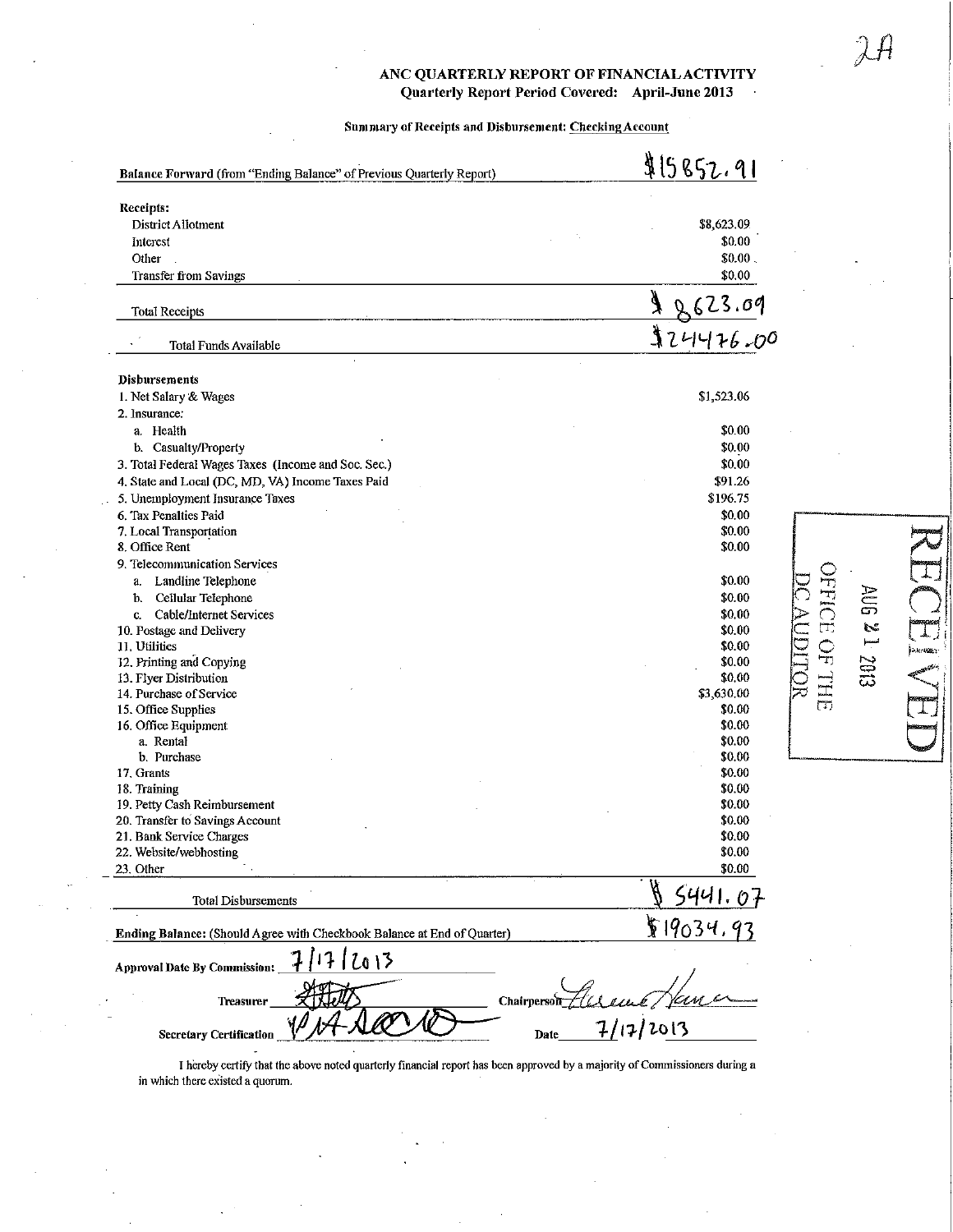## **INCOME FORM SAVINGS ACCOUNT**

 $2A$ 

Check if ANC has NO<br>Saving Account

| \$0.00<br>\$0.00<br>\$0.00<br>\$0.00<br><b>CHECKING AND SAVINGS ACCOUNT DEPOSITS</b><br>Please list each bank deposit made this quarter into the ANC's checking and savings account | \$0.00<br>\$0.00<br>\$0,00<br>\$0.00 |
|-------------------------------------------------------------------------------------------------------------------------------------------------------------------------------------|--------------------------------------|
|                                                                                                                                                                                     |                                      |
|                                                                                                                                                                                     |                                      |
|                                                                                                                                                                                     |                                      |
|                                                                                                                                                                                     |                                      |
|                                                                                                                                                                                     |                                      |
|                                                                                                                                                                                     |                                      |
|                                                                                                                                                                                     |                                      |
|                                                                                                                                                                                     |                                      |
|                                                                                                                                                                                     |                                      |
|                                                                                                                                                                                     |                                      |
|                                                                                                                                                                                     |                                      |
|                                                                                                                                                                                     |                                      |
| Deposits to Checking Account (include transfers from sevings account)                                                                                                               |                                      |
| Amount<br>Date                                                                                                                                                                      |                                      |
| 4/25/13<br>\$3,778,11                                                                                                                                                               |                                      |
| \$4,844.98<br>6/12/13                                                                                                                                                               |                                      |
|                                                                                                                                                                                     |                                      |
|                                                                                                                                                                                     |                                      |
|                                                                                                                                                                                     |                                      |
|                                                                                                                                                                                     |                                      |
|                                                                                                                                                                                     |                                      |
|                                                                                                                                                                                     |                                      |
|                                                                                                                                                                                     |                                      |
|                                                                                                                                                                                     |                                      |
|                                                                                                                                                                                     |                                      |
|                                                                                                                                                                                     |                                      |
|                                                                                                                                                                                     |                                      |
|                                                                                                                                                                                     |                                      |
| Deposits to Savings Account (include transfers from checking account)                                                                                                               |                                      |
| Amount                                                                                                                                                                              |                                      |
|                                                                                                                                                                                     |                                      |
|                                                                                                                                                                                     |                                      |
|                                                                                                                                                                                     |                                      |
|                                                                                                                                                                                     |                                      |
|                                                                                                                                                                                     |                                      |
|                                                                                                                                                                                     | Date                                 |